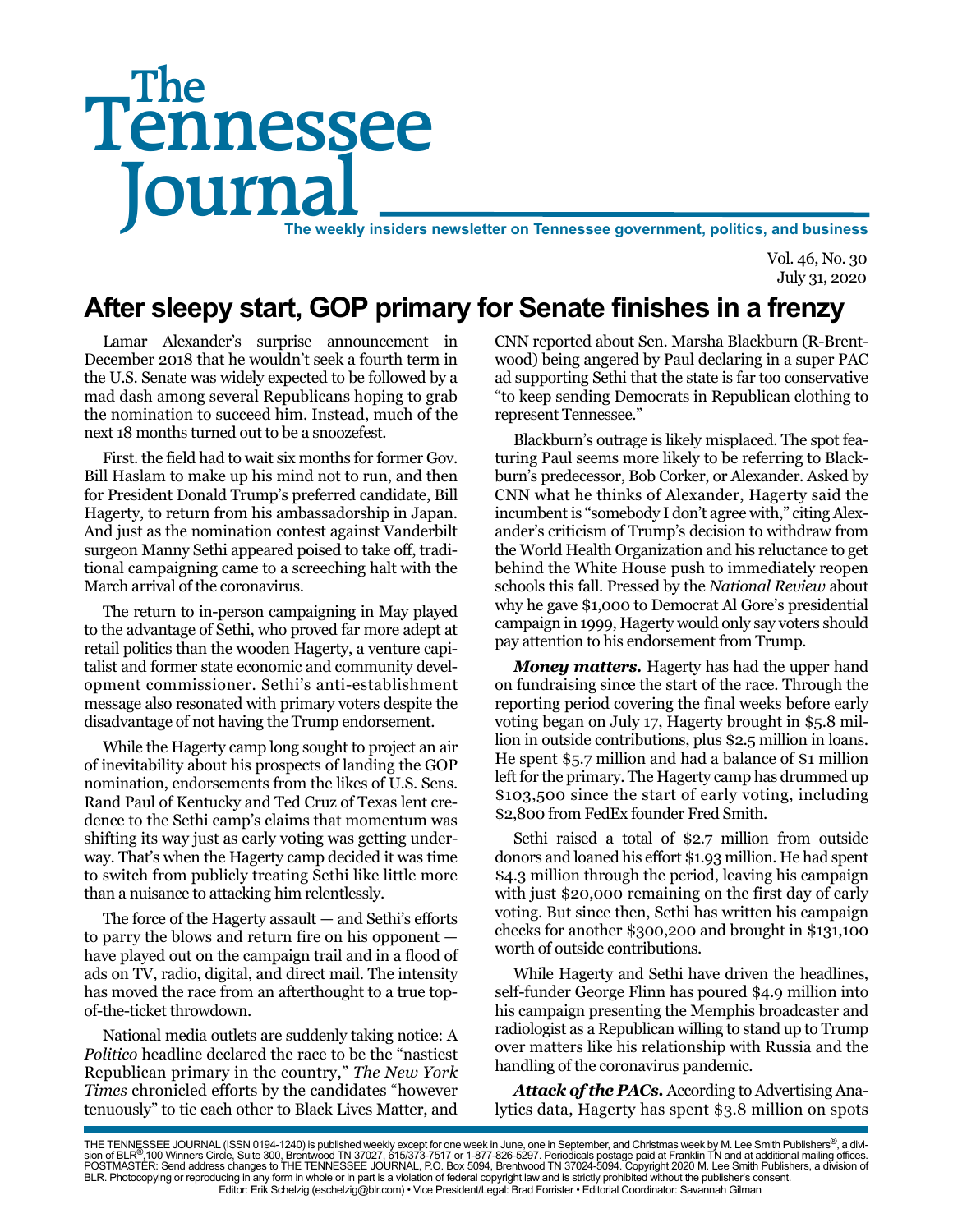across all platforms since the beginning of June, while Sethi has totaled \$2.2 million and Flinn \$1.4 million. But that's not the end of the story, as super PACs have become major players in the race.

The Paul-affiliated Protect Freedom PAC has disclosed spending \$1 million on behalf of Sethi, while another group called the Conservative Outsiders' PAC has spent \$523,000 attacking Hagerty. Meanwhile, the Standing with Conservatives PAC, which is supporting Hagerty's bid, upped its spending by \$326,600 to bring its total to \$839,000. U.S. Sen. Tom Cotton (R-Ark.), who is endorsing Hagerty, is mobilizing his own America One PAC to attack Sethi. The group has committed \$254,500 toward ad placement through next week.

#### *Congressional races*

### **First to 20% wins? Crowded GOP primary for 1st District is wide-open**

With 16 Republican candidates in the race to succeed retiring U.S. Rep. Phil Roe (R-Johnson City) — including at least five who could end up with a double-digit percentage of the vote  $-$  it could well take less than a 20% plurality to capture the nomination. With heavy spending from outside groups and several of the candidates themselves, the contest remains anyone's to win headed into the final week before the primary.

Kingsport pharmacist Diana Harshbarger, who has self-funded her campaign to the tune of nearly \$1.5 million, was the early frontrunner as she was the first to regularly run TV ads. But that was before the Washington-based Club for Growth decided to back state Rep. Timothy Hill of Blountville, pouring \$857,900 into the race so far — much of it to attack Harshbarger.

The Club ads have hit Harshbarger for running her own spots demanding medical manufacturing to be brought back from China while failing to mention her husband pleaded guilty in 2013 to federal charges of mislabeling kidney dialysis drugs from that country. Harshbarger said she took over the company only after her husband's imprisonment, but WJHL-TV reported she was listed as an officer for at least 13 prior years.

Harshbarger has hit back at Hill and other rivals, including state Sen. Rusty Crowe, former Kingsport Mayor John Clark, and former Johnson City Mayor Steve Darden, as career politicians. Crowe, who has represented the bulk of the district in the General Assembly since 1990, is hoping to become the chief beneficiary of the vitriol between Harshbarger and Hill.

But other self-funders could still pull off a surprise. Knoxville dermatologist Josh Gapp has loaned his campaign \$1.15 million while mostly eschewing outside contributions. Clark has loaned his campaign another \$241,000 since early voting started, bringing his total personal spending on the race to \$734,000. He has raised another \$159,000 from outside donors.

Crowe has been the most successful at raising money from outside donors, not least because of the generosity of his state Senate colleagues and PACs. He has brought in \$414,000, including \$27,000 from himself. Darden

raised \$294,600 and loaned his bid another \$55,000. Fundraising efforts by state Rep. David Hawk of Greeneville have stalled. He managed just \$1,250 in the weeks since the end of the second quarter, bringing his total haul for the campaign to \$53,500.

*5th District.* Longtime U.S. Rep. Jim Cooper faces a spirited Democratic primary challenge from Keeda Haynes, a former public defender who previously spent nearly five years in federal prison for a drug conviction. Haynes, who is black, is looking to tap into the energy among progressives about the social justice protests occurring around the country.

Cooper, who is white, will hope to make up for any lack of enthusiasm for his bid through his vast fundraising advantage. The incumbent had received \$731,600 in donations through July 17. His operating expenditures of \$710,610 have already well exceeded the approximate \$450,000 he spent in each of his last three election cycles. Cooper still had \$614,000 remaining as early voting got underway.

Haynes raised \$111,250, including \$10,000 in donation and loans from herself*.* About half of her outside total came in the form of unitemized contributions of less than \$200. Just 16 donations were of \$1,000 or more, including \$2,500 from criminal defense attorney Peter Strianse, who represented her at trial in 2002, and a combined \$1,000 from former Nashville Mayor David Briley and his wife, Jodie Bell. Cooper's brother, John, defeated Briley in last year's mayoral runoff. Haynes spent \$49,000 through the pre-primary period and had \$52,300 on hand for the final days of the race.

#### *Legislative roundup* **Pro-voucher group hits candidate endorsed by chief voucher sponsor**

Retiring state Sen. Dolores Gresham (R-Somerville) has endorsed former Agriculture Commissioner Jai Templeton to succeed her in District 26 over Republican primary opponent Page Walley, a former state representative from Bolivar. Templeton has raked in contributions from several sitting senators, including Gresham, who as education chairwoman sponsored several efforts to introduce school vouchers, including the current law.

Templeton also received \$10,000 from the Tennessee Education Association, the voucher-opposing teachers' union. The donation has put Templeton on the hit list of the Tennessee Federation for Children, which is sending out mailers claiming he would be "another liberal union puppet" opposed to the education agendas of Gov. Bill Lee and President Donald Trump.

*Whither the Hill bloc?* Two northeast Tennessee incumbents, Micah Van Huss and Matthew Hill (both R-Jonesborough), are facing well-funded primary challenges from Tim Hicks and Rebecca Keefauver Alexander, respectively. Hill launched an ill-fated bid for House speaker last summer following a decision to vote for controversial school voucher legislation, which lost him his longtime support by the TEA. A loss by either or both incumbents along with the decision by Hill's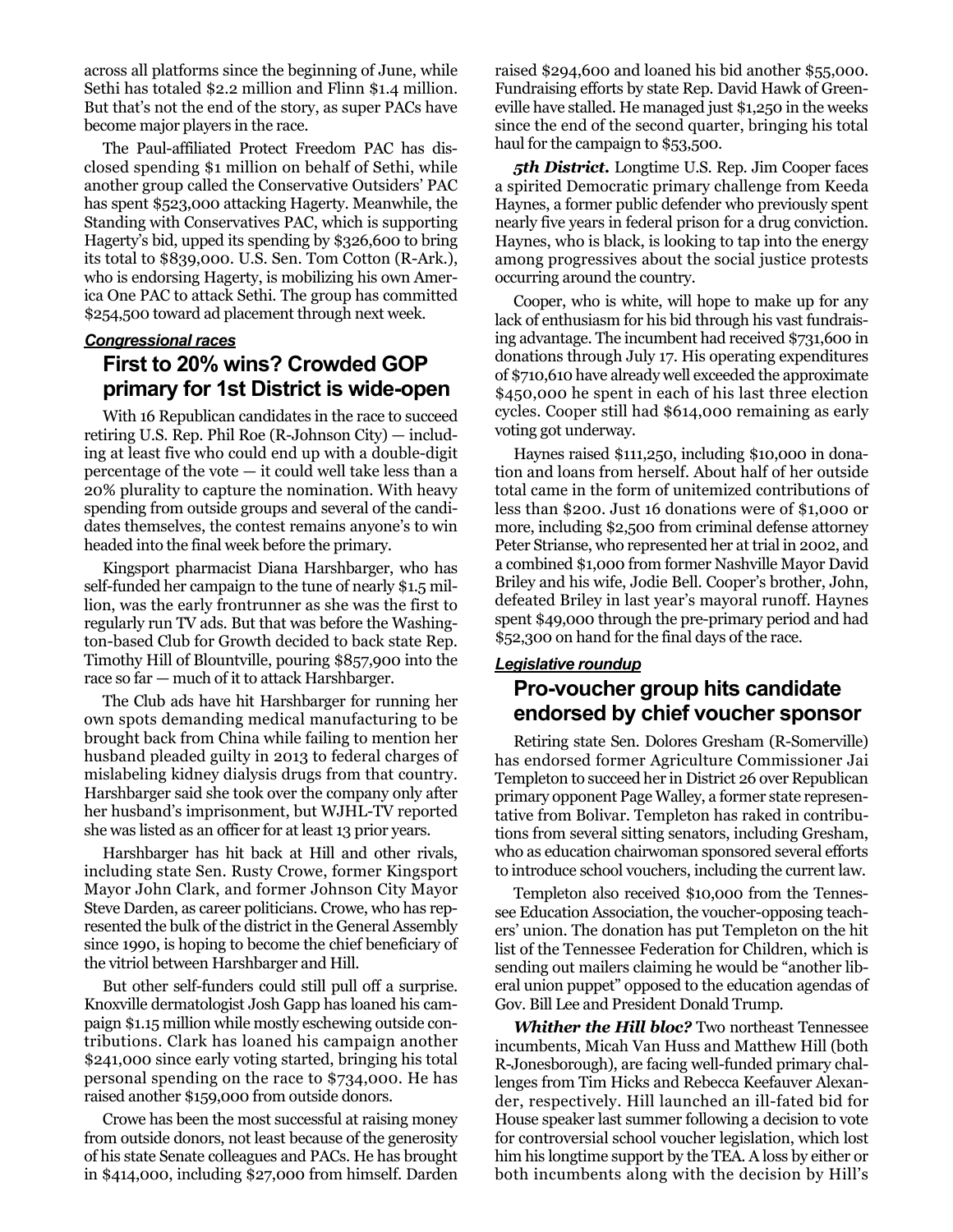# Tennessee News Digest

● Mitsubishi Motors Corp. plans to cut fixed costs by 20% over the next two years as projected losses are expected to reach \$1.3 billion in the financial year ending in March. Reuters reports the automaker plans to focus on growth in Asia while reducing its presence in Europe and North America. The junior member in the partnership with Renault and Nissan moved its U.S. headquarters from Los Angeles to Franklin last year.

● Tesla announced Austin, Texas, beat out Tulsa, Okla., as the site for its new plant to build the Cybertruck and other electric vehicles. Tennessee officials were reportedly informed in May that Nashville was no longer in the running.

● Amazon formally announced plans to open a nearly 20-acre fulfillment center in Mt. Juliet, creating 1,000 jobs. The long-discussed facility is similar one the online retailer is building in Memphis.

● The Chicago-based Watermark Lodging Trust sold the Hutton Hotel in Nashville for \$70 million last month, about \$7 million less than it bought the property for in 2013. *The Wall Street Journal* reported the 250-room hotel had been valued at more than \$90 million before the COVID-19 outbreak.

● Knoxville-based Regal Cinemas first planned to reopen theaters on July 10. The target date is now set for Aug. 21.

brother, Timothy, to give up his adjacent seat to run for Congress could leave one of the more active House GOP Caucus factions significantly weakened next session. House Speaker Cameron Sexton (R-Crossville) donated \$3,000 to Hill and Van Huss despite the past rivalry.

Sexton's PAC spent a total of \$29,500 in the period, making contributions to other potentially vulnerable Republican Reps. Rush Bricken of Tullahoma, Curtis Halford of Dyer, Tom Leatherwood of Arlington, Bob Ramsey of Maryville, Paul Sherrell of Sparta, Rick Tillis of Lewisburg, and Ryan Williams of Cookeville.

*PAC rebound?* Political action committees gave state candidates \$806,300 in the pre-primary period. That's an 18% drop from the same period two years ago, but an improvement over the 71% collapse in secondquarter PAC donations compared with the last cycle.

*More where that came from.* Former House Speaker Glen Casada paid off a \$10,500 penalty from the Tennessee Registry of Election Finance. The Franklin Republican had been penalized for failing to keep receipts for about \$99,000 worth of PAC expenditures. Casada drew the money to pay off the fine from the same PAC, leaving it with a balance of \$164,200. He also had \$368,600 in his personal campaign account.

*Robinson indicted.* Sen. Katrina Robinson (D-Memphis) is facing fraud charges for allegedly spending more than \$600,000 in federal grant money for her nursing school on personal items like a vehicle, clothing, and beauty products. Federal prosecutors say she also spent grant funds on her wedding and subsequent divorce. Robinson said she will fight the charges.

#### *Letting the mask slip?* **Lee declines COVID-19 mandates despite cover from White House, AG**

The politics of the coronavirus response were put on full display at a Republican gathering in Grundy County last weekend. According to *The Tennessean*, Gov. Bill Lee boasted to the assembled party faithful that Tennessee was one of the last states to shut down its economy due to COVID-19, and one of the first to open back up. Lee drew his loudest cheers for pledging "we're not going to shut it back down again."

Lee's comments came as the state this week neared a total of 100,000 confirmed cases and 1,000 deaths since the start of the pandemic. While the governor urges peo-

ple to wear face coverings in public to help stem the spread of the virus, he has refused a statewide mandate. He reiterated that position during a visit to Nashville by Deborah Birx, the White House COVID-19 task force leader, who urged all Tennesseans to wear masks in public and to shut down all bars. The governor argued public buy-in is more important than government mandates, telling reporters he's been to counties where mask requirements are routinely ignored. While officials in Nashville and Shelby County have shuttered bars and restricted late-night alcohol sales, Lee said he had no intention of imposing similar restrictions elsewhere.

Faced with a projected surge in infections threatening to overwhelm hospitals in late March, Lee issued a "safer-at-home" order that included the closure of nonessential businesses and a ban on large gatherings. With infections concentrated around Nashville and Memphis, he began dialing back guidelines for the 89 of 95 counties without independent health departments.

The governor let it be known when lawmakers returned into session in late June he didn't plan to extend the state of emergency given what then appeared to be an improving COVID-19 outlook in the state. But Lee abruptly changed course as the number of infections began rising dramatically in early July, renewing the emergency declaration through Aug. 29. The latest wave has been more pronounced in rural areas, leading the governor's critics to urge a return to a more comprehensive approach toward containing the spread.

Critics were quick to call on Lee to follow Birx's advice on closing bars and wearing masks, but were less keen about her support for the official White House line that schools should reopen for in-person instruction this fall. Lee agrees on the latter point and this week unveiled a blueprint for school instruction to resume.

*Constitutional questions.* Government mandates to wear face coverings in response to COVID-19 are constitutionally defensible, according to Attorney General Herbert Slatery. A legal opinion cited unsuccessful past efforts to get courts to throw out mandatory seatbelt and motorcycle helmet laws as examples of public safety concerns outweighing individual liberties. Refusal to wear a mask also shouldn't be protected on First Amendment grounds, Slatery opined, because the mandate's purpose is to mitigate the spread of the virus and not to suppress expression. The opinion was requested by Knox County prosecutor Charme Allen.